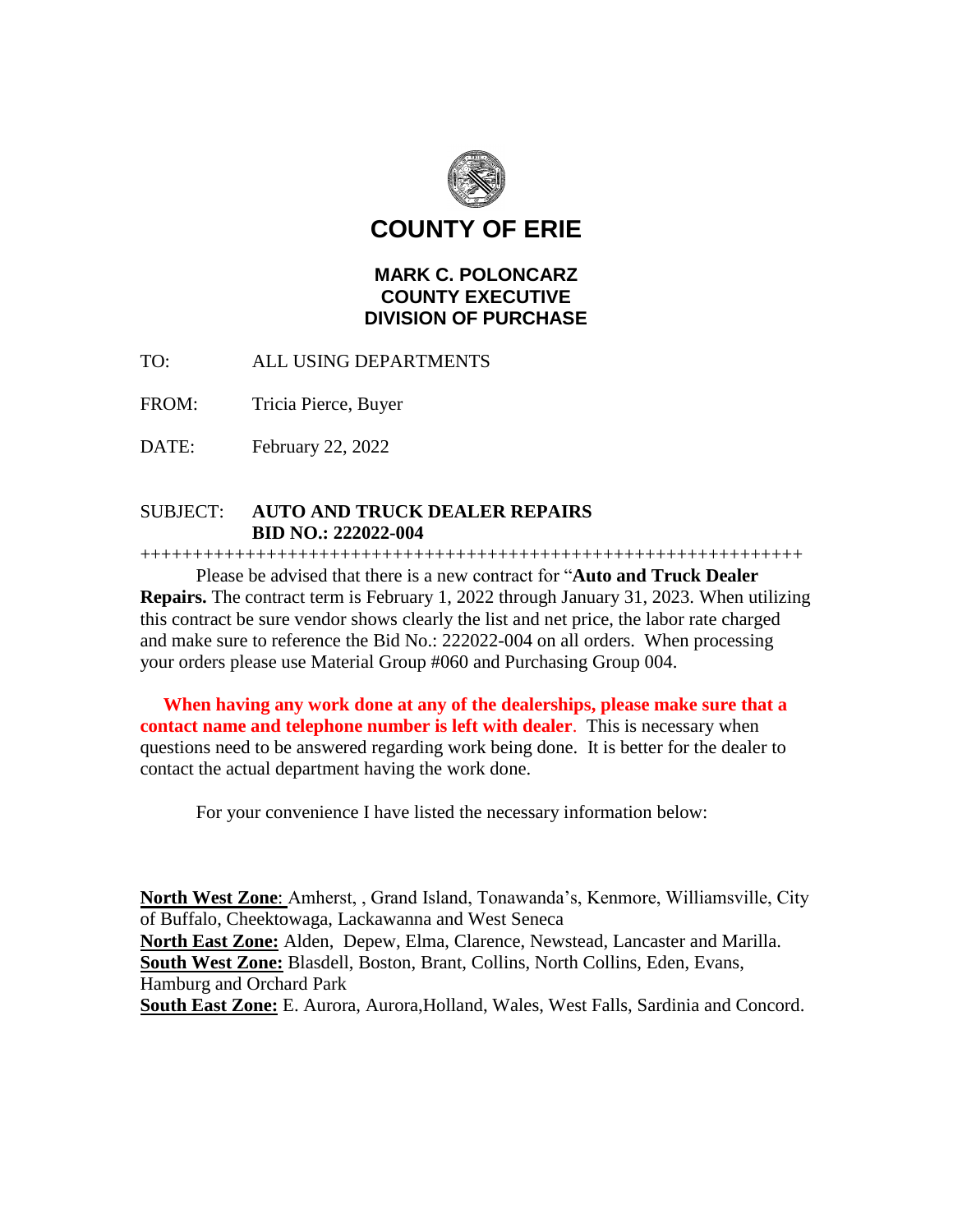#### Page 2 AUTO AND TRUCK DEALER REPAIRS – BID NO.: 222022-004

#### VENDOR INFORMATION:

 **Emerling Ford – Vendor #110169** 150 South Cascade Drive Springville, NY 14141 Telephone: 592-4949 FORD: Terms: Net-30 **Labor Rate Per Hour: \$89.93 – 37.5% off Parts Diesel Labor rate per hour \$94.93 Zones: South East Zone**  Hours: Monday – Friday: 7:30 AM – 6:00 PM Saturday 7:30 AM – 1:00 PM Towing: 5Miles @ \$100.00 \$4.50/Mile additional

#### **C.Basil Ford – Vendor #109008**

1540 Walden Ave. Cheektowaga, NY 14225 Telephone #893-1000 Terms: Net-30 **Labor Rate Per Hour: \$99.00 – Parts 30% off list Zones: North West Zone** Hours:Monday- Thursday 7:00 AM –7:00 PM Friday 7:00 AM – 6:00 PM Saturday 7:30 AM – 4:30 PM

### **DELACY FORD – Vendor #111247**

 3061 Transit Road, Elma, NY 14059 Telephone: 668-1200 Terms: Net-20 **Labor Rate Per Hour: Regular-\$88.46 Diesel - \$96.51 Parts – 36% off parts Zones: North East Zone** Hours: Monday – Friday: 8:00 AM – 7:00 PM Saturday: 8:00 AM- 5:00 PM Towing: 3Miles @ \$100.00 \$5.50/Mile additional